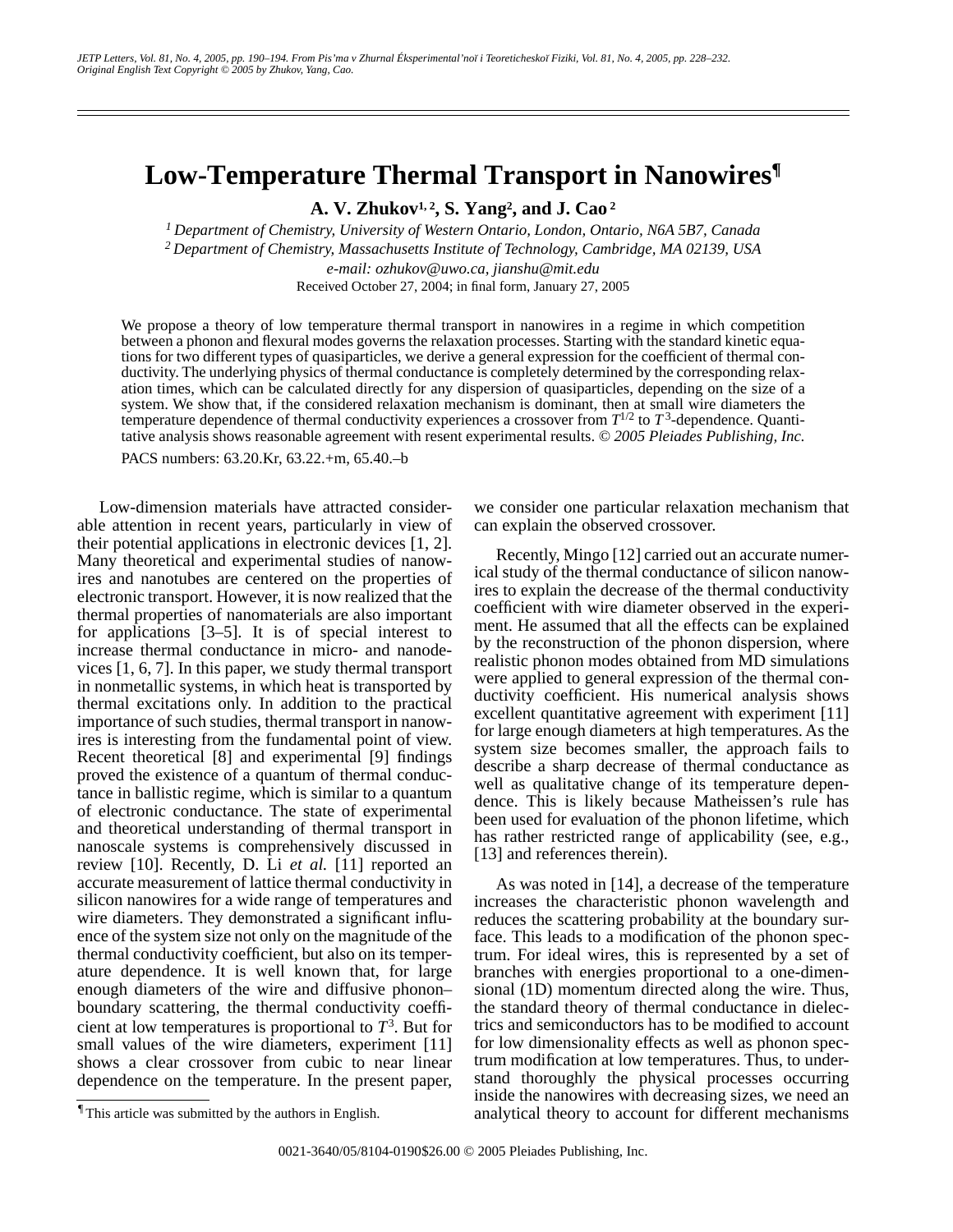explicitly, such as dispersion reconstruction and restricted geometry.

To approach the problem, we consider sufficiently low temperatures in which the quasiparticle states of "acoustic" branches are thermally populated ( $\epsilon \rightarrow 0$ when  $p \longrightarrow 0$ ). The corresponding acoustic branches have the following dispersion relations [14, 15]:

$$
\epsilon_1 = u_1 p_1, \quad \epsilon_2 = u_2 a p_2^2, \tag{1}
$$

where  $\epsilon_i$  stands for the energy of a quasiparticle,  $p_i$  is the corresponding momentum, *a* is the wire diameter, and  $u_1$  and  $u_2$  are the characteristic velocities. The first expression in Eq. (1) is the phonon dispersion, and the second expression is the dispersion of the flexural mode. The nature of flexural modes comes from the fact they are analogous to the bending modes of classical elasticity theory or to the antisymmetric Lamb waves of a free plate [16]. The appearance of such a mode is just a direct consequence of restricted geometry, and under some conditions it can be considered as the only size effect in thermal transport properties. Strictly speaking, there are two modes for each type of dispersion, but we do not account for them separately since their contributions are qualitatively the same. Consequently, we need to solve the kinetic problem for a two-component gas of quasiparticles. It is well known [13, 17–20] that using a simple Callaway formula to estimate the thermal conductivity coefficient in two-component systems sometimes leads to serious confusions. Simple summation of the relaxation rates, as is done in the majority of theoretical works, is questionable under many physical conditions. The dependence of the kinetic coefficients on different relaxation times is much more complicated in reality. An accurate method for calculation of the diffusion coefficient in a two-component gas of quasiparticles was proposed in [20]. Here, we extend this formalism to the thermal conductance problem. To start with, we consider a system of two types of quasiparticles. Their kinetics is described by equations for corresponding distribution functions *fi* :

$$
v_i \frac{\partial f_i}{\partial z} = \sum_{j=1}^2 C_{ij}(f_i, f_j) + C_{i3}(f_i), \quad i = 1, 2, \quad (2)
$$

where  $C_{ij}(f_i, f_j)$  is the collision integral of thermal excitations and  $C_{i3}(f_i)$  is the collision integral describing the scattering processes between quasiparticles and scatterers;  $v_i = \partial \epsilon_i / \partial p_i$  is the group velocity of the corresponding thermal excitation. The main purpose of our theory is to obtain analytic expressions of thermal conductance, which are applicable to quasiparticles with arbitrary dispersion relations. In other words, the explicit dispersion relations in Eq. (1) are needed only at the last stage when calculating corresponding relaxation times and thermodynamic quantities. As usual, we seek a pefturbative solution of system (2) in the form

$$
f_i = f_i^{(0)} + \delta f_i,\tag{3}
$$

JETP LETTERS Vol. 81 No. 4 2005

where  $f_i^{(0)}$  is the local equilibrium Bose-function and  $\delta f_i \le f_i^{(0)}$  represents a small deviation from the equilibrium. The perturbation term can be conveniently chosen to be  $\delta f_i = -g_i \partial f_i^{(0)} / \partial \epsilon_i$  with  $g_i$  the new target functions. After the standard linearization procedure, Eq. (2) can be written in the following matrix form:

$$
|\phi_{\kappa}\rangle \frac{1}{T} \frac{\partial T}{\partial z} = \hat{\mathscr{C}}|g\rangle, \tag{4}
$$

where

$$
|\phi_{\kappa}\rangle = \left| \begin{array}{c} \epsilon_1 v_1 \\ \epsilon_2 v_2 \end{array} \right|, \quad |g\rangle = \left| \begin{array}{c} g_1 \\ g_2 \end{array} \right|.
$$

The two-dimensional (2D) collision matrix  $\hat{\mathscr{C}}$  can be decomposed into a sum of three terms, corresponding to different relaxation mechanisms— $\hat{C} = \hat{\mathcal{F}} + \hat{\mathcal{F}} + \hat{\mathcal{F}}$ —where  $\mathcal{F}$ , with matrix elements  $\mathcal{F}_{ij} = C_{ik}\delta_{ij} + \delta_{ij}$  $C_{ij}(1 - \delta_{ij})$  ( $k \neq i$ ), describes the relaxation due to interaction between quasiparticles of different types;  $\hat{\mathcal{G}}$  $(\mathcal{G}_{ii} = C_{ii} \delta_{ii})$  describes collisions between identical quasiparticles; and  $\hat{U}$  ( $\hat{U}_{ij} = C_{i3} \delta_{ij}$ ) describes all the other relaxation mechanisms, including scattering on defects, boundaries, umklapp processes, etc. Here, *Cij* represent *linearized* collision operators [20].  $\hat{u}$  —where  $\hat{\mathcal{F}}$ 

Let us define the scalar product of two-dimensional bra- and ket-vectors as follows [20]:

$$
\langle \phi | \chi \rangle = \sum_{k=1,2} (\phi_k | \chi_k) = - \sum_{k=1,2} \int \phi_k^* \chi_k \frac{\partial f_k^{(0)}}{\partial \epsilon_k} d\Gamma_k, \quad (5)
$$

where  $(\phi_k |$  and  $|\chi_k)$  are the correspondent one-component vectors and *d*Γ is the element of phase volume.

Under this condition, the collision operator  $\hat{\mathscr{C}}$  becomes hermitian. System (4) is a system of nonuniform linear integral equations. According to the general theory of integral equations, the target solution  $|g\rangle$  must be orthogonal to the solution of corresponding uniform equations  $\hat{\mathscr{C}}$   $|\phi_{\mathrm{uni}}\rangle$ . It is therefore convenient to write the formal solution of (4) so that the orthogonality condition  $(\langle g | \phi_{\text{uni}} \rangle)$  is imposed explicitly in the solution. For this purpose we define the projection operator  $\hat{\mathcal{P}}_n$  onto the subspace orthogonal to the vector  $|\phi_{\text{uni}}\rangle$ ,  $\hat{\mathcal{P}}_n = 1$  $\hat{\boldsymbol{\mathcal{P}}}_c$  ,  $\hat{\boldsymbol{\mathcal{P}}}_c$  =  $|\phi_{\text{uni}}\rangle\langle\phi_{\text{uni}}|$ . As a result, the formal solution of system (4) can be written in the form

$$
|g\rangle = \hat{\mathcal{P}}_n(\hat{\mathcal{C}}^{-1})\hat{\mathcal{P}}_n|\phi_\kappa\rangle \frac{1}{T}\frac{\partial T}{\partial z}.
$$
 (6)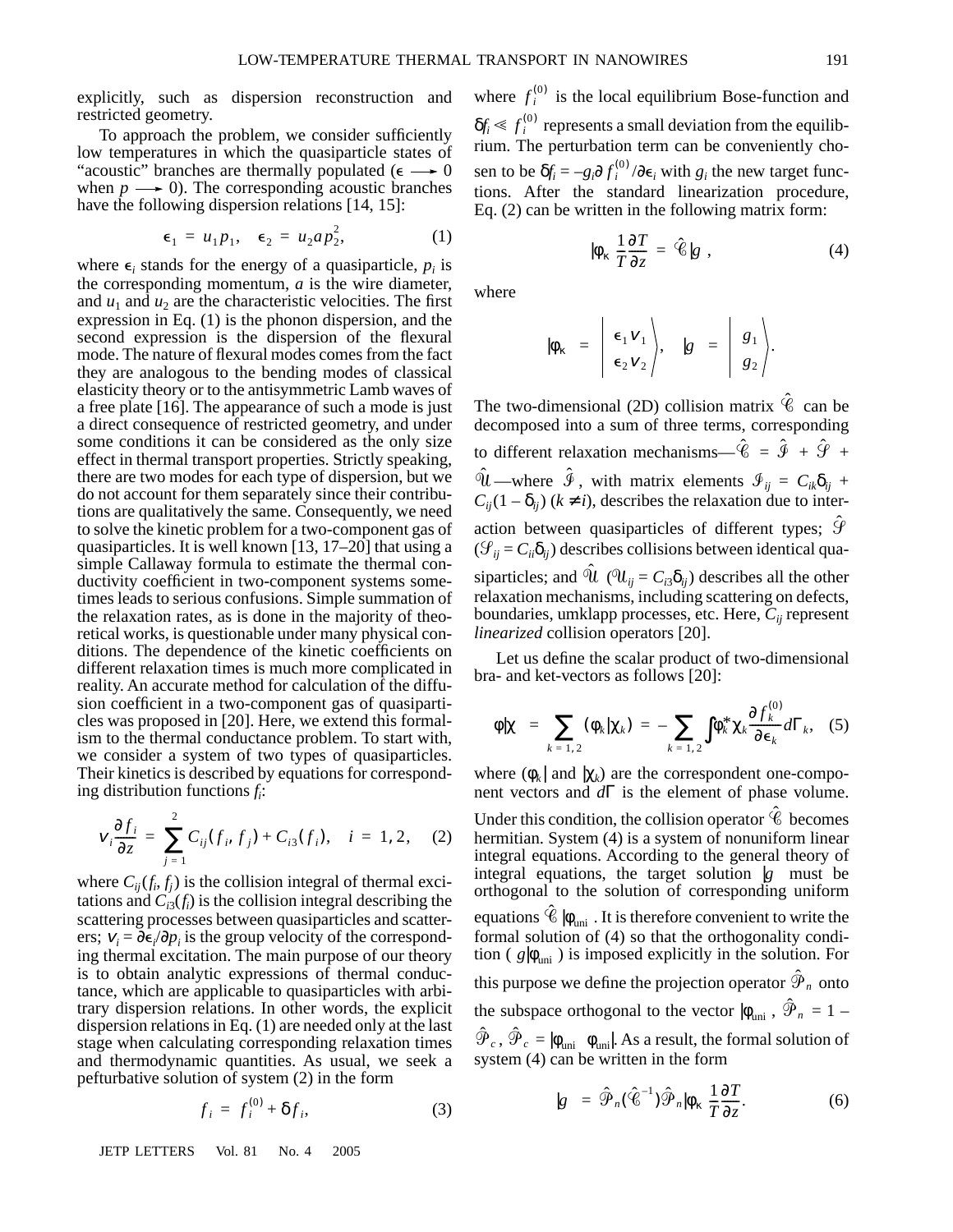The heat flux density due to thermal excitations of different types is given by the expression  $Q =$  $\sum_{k=1,2} \int \epsilon_k v_k f_k d\Gamma_k$ . Using relation (3) and the definition of scalar product (5),  $Q$  can be rewritten as  $Q =$ 〈φκ|*g*〉. On the other hand, the effective thermal conductivity coefficient is defined by the relation  $Q =$ −κeff∂*T*/∂*z*. Comparing the above two expressions for Q and using formal solution (6), we obtain

$$
\kappa_{\rm eff} = -\frac{1}{T} \langle \phi_{\kappa} | \hat{\mathcal{C}}^{-1} | \phi_{\kappa} \rangle. \tag{7}
$$

To derive an exact and analytical expression for thermal conductivity coefficient (7), it is necessary to introduce a complete set of orthonormal 2D vectors  $|\psi_n\rangle$  (*n* = 1, 2, 3, …) belonging to an infinite-dimensional Hilbert space with scalar product (5). In principle, the particular choice of the basis is not essential, but for convenience of calculations it is useful to specify at least four of them. It is convenient to chose the first of them as corresponding to the total momentum of quasiparticles and the second as orthogonal, but still linear in momentum [20]:

$$
|\psi_1\rangle = \frac{1}{\sqrt{\rho}} \begin{vmatrix} p_1 \\ p_2 \end{vmatrix}, \quad |\psi_2\rangle = \frac{1}{\sqrt{\rho \rho_1 \rho_2}} \begin{vmatrix} \rho_2 p_1 \\ -\rho_1 p_2 \end{vmatrix}, \quad (8)
$$

where  $\rho_i = (p_i | p_i)$  is the normal density of the *i*th component,  $\rho = \rho_1 + \rho_2$ . The third and the fourth vectors correspond to the energy flux,

$$
|\Psi_3\rangle = \frac{1}{\mathcal{N}_{\kappa 1}} \left| \begin{array}{c} \Psi_{\kappa 1} \\ 0 \end{array} \right|, \quad |\Psi_4\rangle = \frac{1}{\mathcal{N}_{\kappa 2}} \left| \begin{array}{c} 0 \\ \Psi_{\kappa 2} \end{array} \right|, \quad (9)
$$

where

$$
\Psi_{\kappa j} = \frac{1}{\sqrt{T}} \Big( \epsilon_j v_j - \frac{S_j T}{\rho_j} p_j \Big), \tag{10}
$$

and  $\mathcal{N}_{kj} = \sqrt{(\psi_{kj}|\psi_{kj})}$  is the corresponding normalization coefficient. The partial entropy of quasiparticle subsystem  $S_j$  in Eq. (10) is given by the relation

$$
S_j = \frac{1}{T} (\epsilon_j v_j | p_j). \tag{11}
$$

Formally, the kinetic problem of a two-component quasiparticles system can be solved in the above basis set. The inversion of the operator matrix  $\hat{\mathscr{C}}$  in Eq. (7) is similar to the procedure described in [20]. The final result contains infinite-dimensional nondiagonal matrices. To obtain closed form expressions, we must use some approximations, a correct τ-approximation [19] or Kihara approximation [20–23]. In some physical situations, we are able to obtain closed analytical expressions. It is rigorously proved in [20] that, in the case of quasi-equilibrium within each subsystem of quasiparticles, the corresponding transport coefficient can be obtained in close analytical form. This is a reliable approximation when the low temperature relaxation is mainly governed by defect scattering processes. The approximation formally implies that all the matrix ele-

ments of matrix  $\hat{\mathcal{G}}$  in Eq. (7) tend to infinity. The thermal conductivity coefficient in this case can be obtained in the form  $\kappa_{\text{eff}} = \kappa_F + \kappa_D$ . Here we separate the flux part of thermal conductivity coefficient  $\kappa_F = \tau_F S^2 T / \rho$  with  $S = S_1 + S_2$ , which approaches infinity when the quasiparticles do not interact with scatterers, and the diffusive part  $\kappa_D = \tau_D (S_1 T/\rho_1 - S_2 T/\rho_2)^2 \rho_1 \rho_2 / T \rho$ . The corresponding relaxation times are given by

$$
\tau_D = \left\{ \frac{\rho_1}{\rho} \tau_{23}^{-1} + \frac{\rho_2}{\rho} \tau_{13}^{-1} + \tau_{12}^{-1} + \tau_{21}^{-1} \right\}^{-1}, \quad (12)
$$

and

$$
\tau_F = \tau_D \bigg( \frac{S_1}{S} \tau_{23}^{-1} + \frac{S_2}{S} \tau_{13}^{-1} + \tau_{12}^{-1} + \tau_{21}^{-1} \bigg)^2
$$
  
 
$$
\times (\tau_{13}^{-1} \tau_{23}^{-1} + \tau_{12}^{-1} \tau_{23}^{-1} + \tau_{21}^{-1} \tau_{13}^{-1} )^{-1}.
$$
 (13)

Relaxation times contained in formulas (12) and (13) are defined by

$$
\tau_{kj}^{-1} = \frac{1}{\rho_k} (p_j | C_{kj} | p_j).
$$
 (14)

We emphasize that these are not actual scattering times, which are momentum dependent, but relaxation times associated with the corresponding scattering mechanisms. Once we obtain the particular scattering rate  $v_{ki}(p_k)$  from standard scattering theory, we can replace the true collision operator  $C_k$  with  $v_{ki}(p_k)$ , so that the corresponding relaxation time can be calculated by

$$
\tau_{kj}^{-1} = \rho_k^{-1} \int p_k^2 v_{kj}(p_k) \frac{\partial f_k^{(0)}}{\partial \epsilon_k} d\Gamma_k.
$$
 (15)

As can be seen from the derived formulas, the coefficient of thermal conductivity contains different relaxation times in a rather nontrivial combination. If one component (say set  $S_2 = 0$ ,  $\rho_2 = 0$ ) drops out, we recover the usual result,  $\kappa_F^{(1)} = \tau_{13} S_1^2 T/\rho_1$ . For phonons with linear dispersion  $\epsilon = vp$ ,  $\kappa_F$  reduces to the well-known result  $\kappa_F^{ph} = C_{ph} v^2 \tau_{13}/3$ , where  $C_{ph} = 3S_{ph}$  is the heat capacity of phonon gas.

The main advantage of our approach is its universality. In fact, up to this point we have not restricted ourselves to any particular dimensionality of the system or any quasiparticles dispersion. All the necessary information is contained in the corresponding relaxation times and thermodynamic quantities. This formalism allows us to analyze contributions from different relaxation mechanisms to the total thermal conductivity

JETP LETTERS Vol. 81 No. 4 2005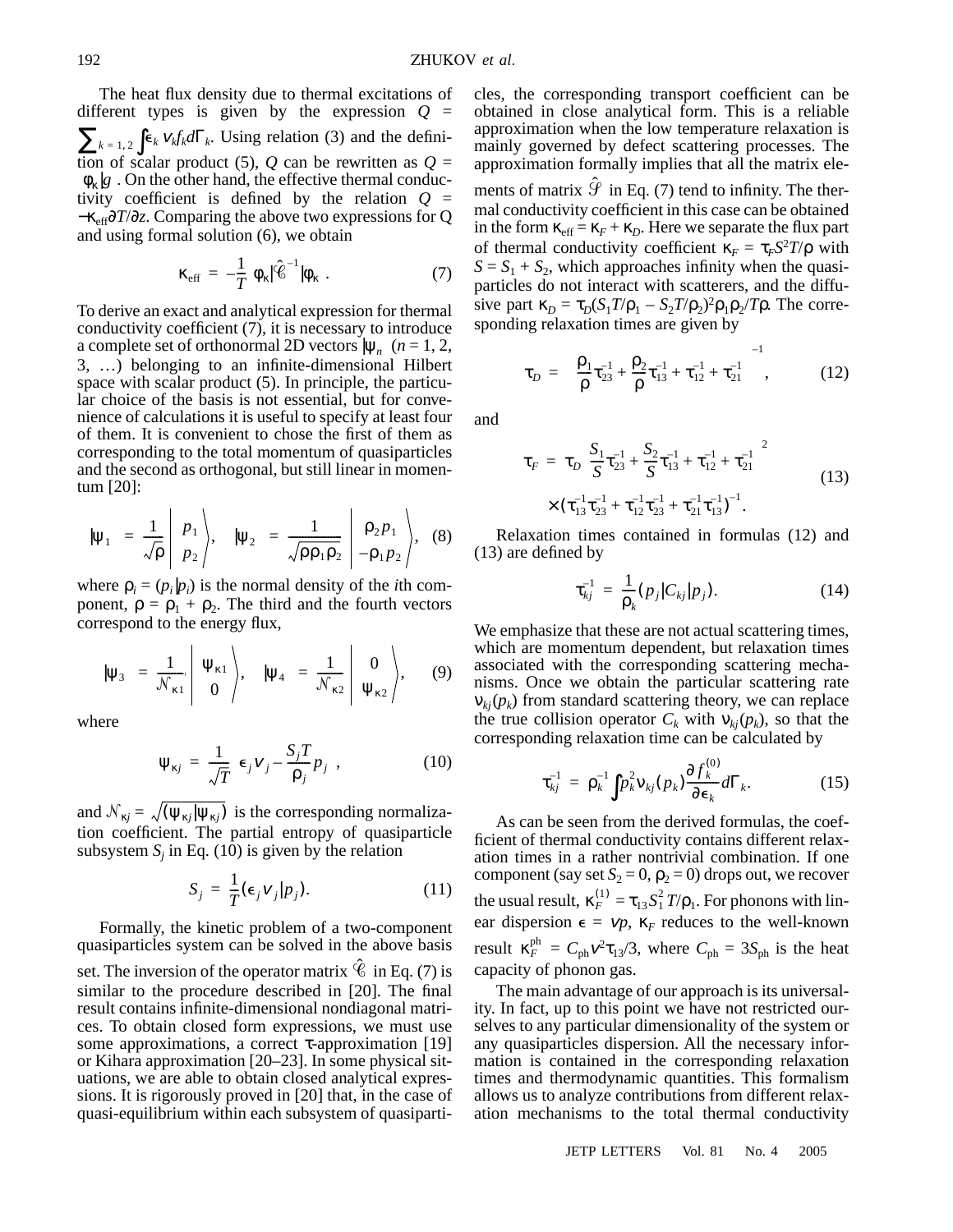coefficient. Given the dispersion relations of quasiparticles, we can easily calculate all the quantities contained in (12) and (13).

With Eqs. (12) and (13), we are able to address the competition between relaxation processes of the flexural and phonon modes. Glavin [14] noted that such a competition can be essential at extremely low temperatures if the dominant relaxation mechanism is elastic scattering on defects, where, he argued, the thermal conductivity coefficient would scale as  $T^{1/2}$ . Our approach allows us to study this competition comprehensively. In particular, we predict a strong dependence of the temperature scaling exponent on the wire diameter. The standard Fermi golden rule approach [14] gives the momentum dependent scattering rates for different

modes 
$$
v_{13} = W_{13} \frac{p^{1/2}}{u_1^3 a^{3/2}}
$$
,  $v_{23} = W_{23} \frac{1}{p u_2^3 a^3}$ , where  $W_{kj}$  are

the corresponding scattering amplitudes, which depend on the physical properties of particular material. Using Eq. (15), it is easy to show that the corresponding relaxation times scale as

$$
\tau_{13}^{-1} \propto a^{-3/2} T^{1/2}, \quad \tau_{23}^{-1} \propto a^{-5/2} T^{-1/2}.
$$
 (16)

Different temperature dependences of relaxation times lead to a strong competition between two physically different mechanisms of thermal conductivity flux and diffusive. The dominance of one over the other strongly depends on the wire diameter at a given temperature. To make some specific conclusions, let us summarize the approximations done and specify the range of validity of the proposed theory. We consider a situation in which thermal excitations are multiply scattered elastically while being transferred through the wire, so that other scattering mechanisms are strongly suppressed by interaction with defects. Only for this case were we able to drop relaxation within each subsystem of identical quasiparticles to obtain closed expressions (12) and (13). The influence of the boundary is accounted for in the dispersion of the flexural mode and in the dimensionality of the system. The range of temperature is supposed to satisfy the relation *T* <  $\Delta$ **e**, where  $\Delta$ **e** ~ 1/*a* is the characteristic value of the frequency gap between the adjacent phonon branches. For a larger temperature, we cannot use acoustic modes (1) only, but need to account for higher branches.

In Fig. 1, we compare our theoretical results with the experimental data from [11]. We have chosen the unknown parameters  $W_{13} = 1.2 \times 10^{-44} \text{ m}^5 \text{ s}^{-4}$  and  $W_{23} =$  $0.9 \times 10^{-44}$  m<sup>5</sup> s<sup>-4</sup> to fit data for  $a = 22$  nm. Deviations from the experimental data for large diameters and temperatures show the restriction of the applicability of our initial approximations. They arise from the Debye approximation and simplified dispersion expression. Additionally, when the diameter of the wire increases, the mechanism we consider becomes less dominant. To be more precise, we need to include higher excitation branches as well as other relaxation mechanisms. How-

JETP LETTERS Vol. 81 No. 4 2005



**Fig. 1.** Thermal conductivity coefficient calculated from Eqs. (12) and (13) for different values of nanowire diameter. Experimented data are from [11].



**Fig. 2.** Comparative contribution from flux and diffusive parts of thermal conductivity for a 2-nm wire.

ever, our approach allows us to understand the physics of the processes in the region under consideration. It is clear that the observed crossover is the result of competition between  $\kappa_F \propto T^{1/2}$  and  $\kappa_D \propto T^3$ . For smaller diameters,  $\kappa_F$  is strongly dominant in a wide range of temperatures as shown on Fig. 2 for wire diameter  $a =$ 2 nm. Figure 3 demonstrates a complete crossover from  $T^{1/2}$  to  $T^3$  dependence for a nanowire of  $a = 30$  nm. It can be seen that the *T* dependence between 20 and 40 K is nearly linear, which was observed in experiment [11]. It should be noted that  $T^3$  dependence of  $\kappa_D$  cannot be interpreted by simple analogy with the bulk case. It comes not from a specific heat directly, but from differ-